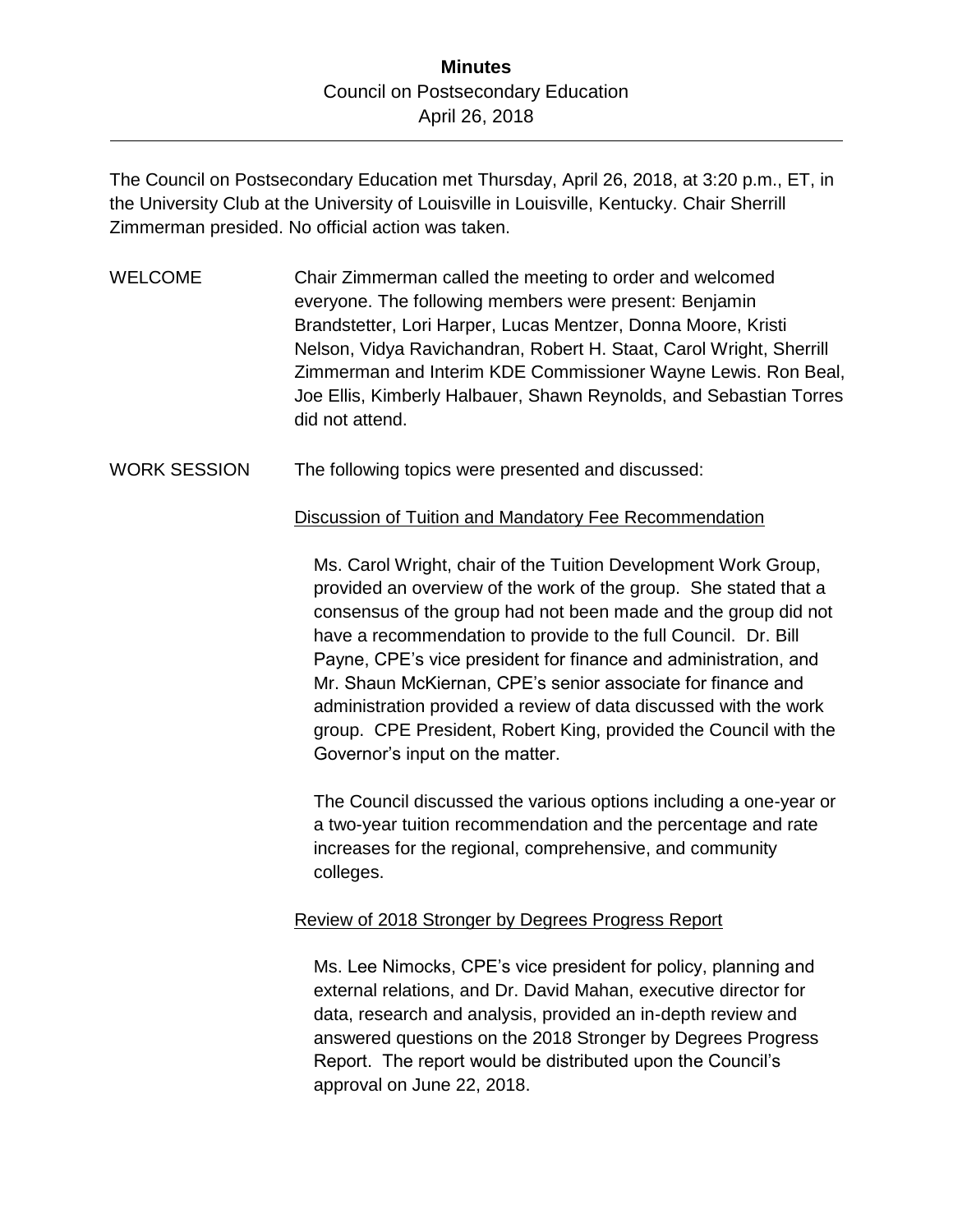Council members were also provided with a one-page summary of highlights and a summative "placemat" with the baseline, target, and most recent metrics. The placemat will be provided to Council members at each meeting.

## Update on 2018 CPE Retreat Priorities

The Council requested follow-up on several items of discussion held at the February 1, 2018 retreat.

- 1. Campus-Level Annual Strategic Agenda Reporting For the last five years, campuses have reported annually to the Council on a rotational basis, with two-to-three campuses reporting at each meeting. Per the Council's request, campuses will now report annually on the same day in conjunction with the November Council meeting beginning with the November 15-16, 2018 meetings.
- 2. Advocacy Toolkit Council staff prepared a draft advocacy toolkit at the request of the Council. The toolkit is designed to be updated as the need arises and while provided as a handout at the meeting, it will also be uploaded to the Council's BoardBooks in the "Resources" section for easy access and download.
- 3. Talent Pipeline/Workforce Development CPE staff recommended the development of a College to Career Workgroup, created to provide the Council with recommendations for action at the April 2019 Council meeting. Ms. Nimocks consulted with the Council on the makeup and efforts of the work group and how it will impact workforce development efforts.

UNIVERSITY OF **LOUISVILLE** BREIFING, CAMPUS TOUR, AND DINNER The Council received a short briefing from University of Louisville staff and then attended tours of the Additive Manufacturing Competency Center and First Build Center on the University's campus. Following the tour, the University hosted a dinner in which Ty Handy, president of Jefferson Community and Technical College, addressed the Council on his work at JCTC over the last few years.